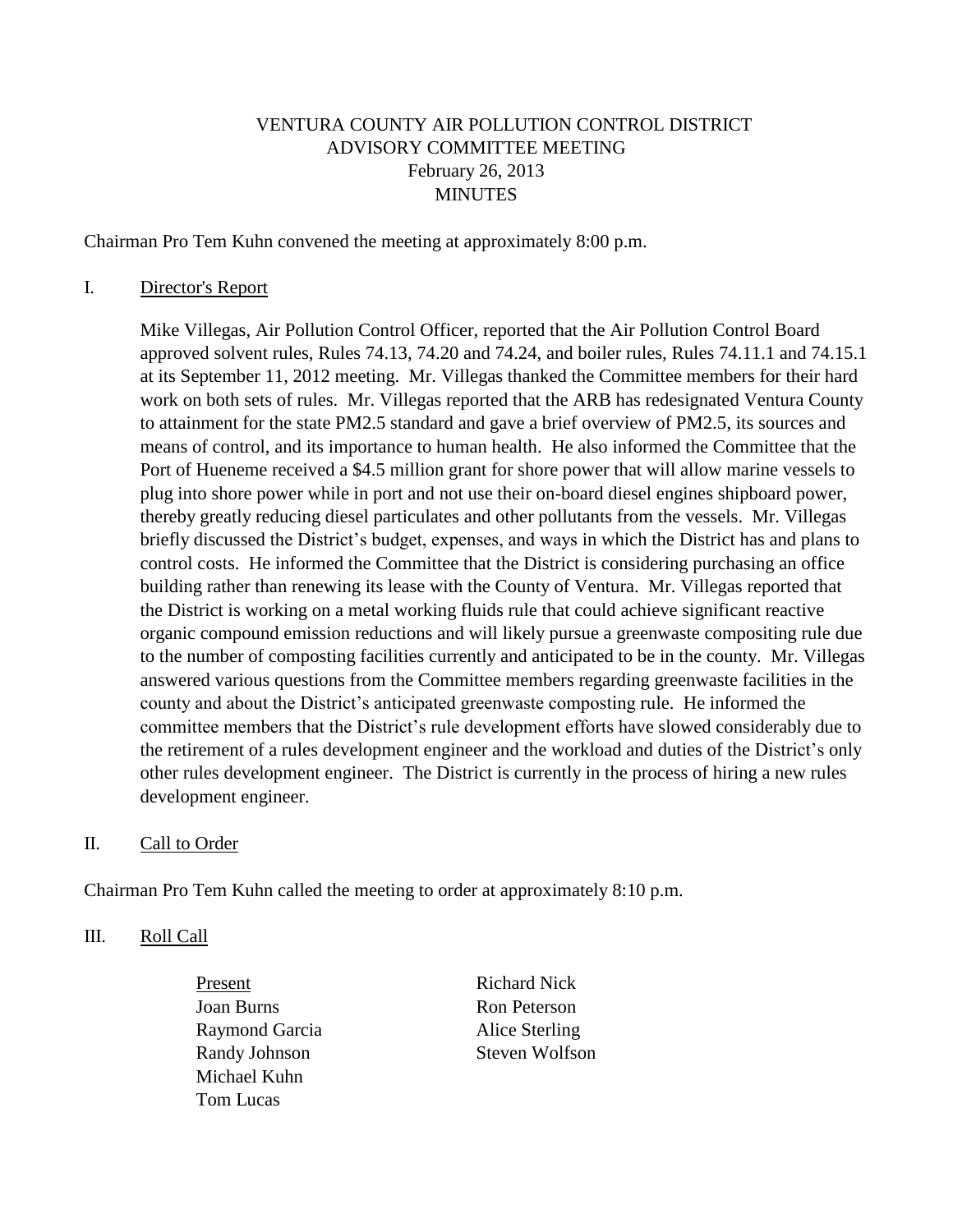VCAPCD Advisory Committee 2/26/13 Page 2

> Absent Robert Cole **Keith Moore** Kim Lim (excused) Hugh McTernan

Todd Gernheuser Lindy Moore Palmer (excused) Sara Head (excused) Duane Vander Pluym (excused)

Staff Mike Villegas Chris Frank Chuck Thomas

Public Tammy Terra, Vineyard Mutual Water Company Martin Hernandez, Council Member, City of Santa Paula

### IV. Minutes

The minutes of the July 24, 2012 meeting were approved as drafted.

V. Committee Comment

There were no committee comments.

#### VI. Election of Officers

The annual election of officers was held. Committee Member Head was elected chair and Committee Member Lucas was elected vice-chair by unanimous voice vote. Committee Member Kuhn chaired the remainder of the meeting.

### VII. Public Comment

There was no public comment.

#### VIII. New Business

A. Proposed Revisions to Rules 42, Permit Fees

Chris Frank of the District gave a presentation of the proposed permit renewal fee revisions to Rule 42, Permit Fees. Staff is proposing to increase the permit renewal fees rates in Rule 42 by 3.0 percent, effective in fiscal year 2013-14. For most permit holders (over one-half) this proposal would result in a fee increase of \$16.00 per year. The fee increase would increase District annual revenue by about \$66,000. Permit fee rates were not increased in 2012. The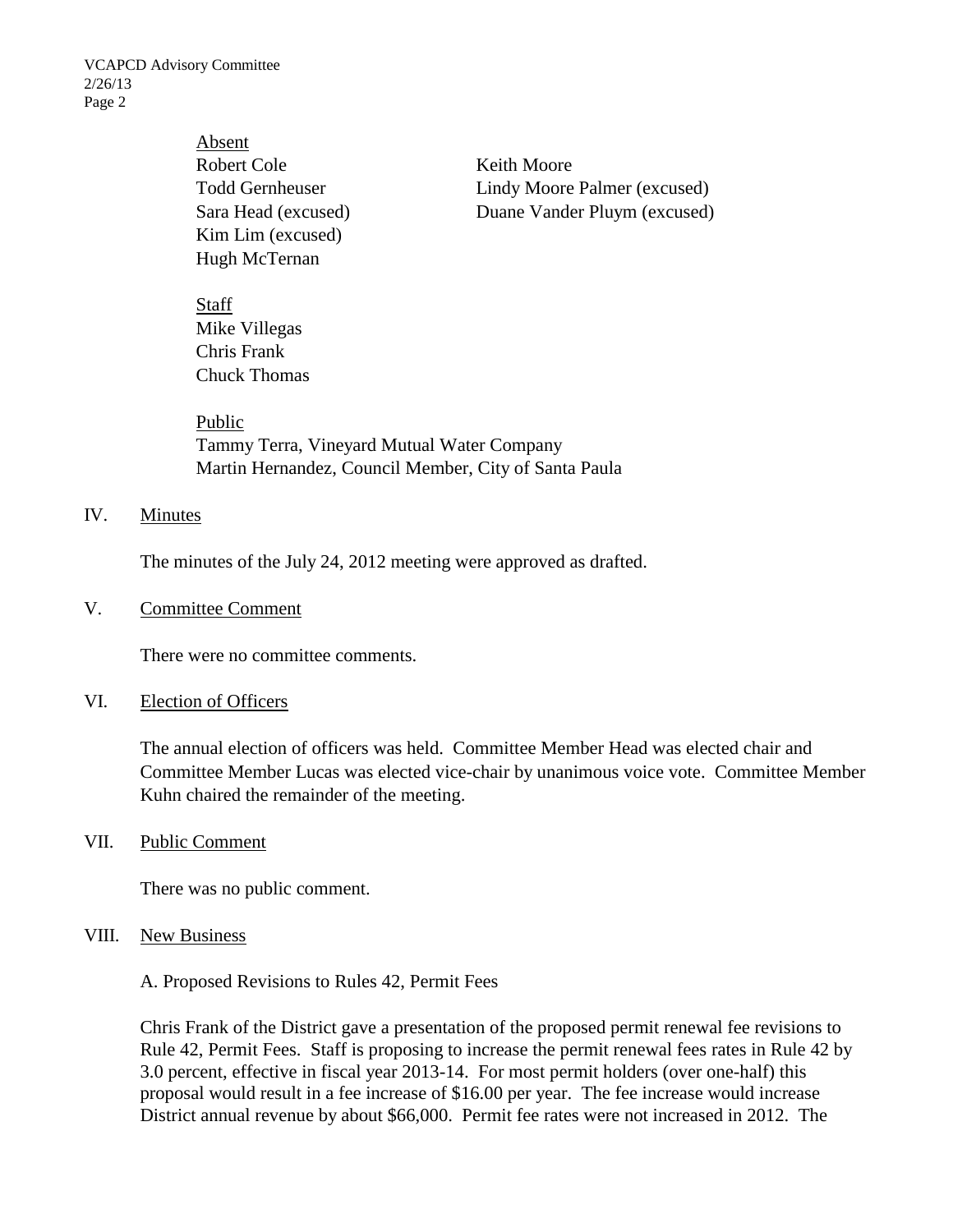California consumer price index (CPI) has gone up 6.1 percent since the last time these fee rates were last adjusted in 2011. Notice of this Advisory Committee meeting was sent to all 1,396 sources that hold District permits.

Mr. Frank summarized the stationary source programs partially funded by the permit renewal fees: permitting and source testing, inspections and enforcement, planning and rule development, and overhead. Permit renewal fees account for 35.5 percent of the agency's total revenue. The District does not receive any property tax revenue.

Over the last 16 years, the District has worked to reduce expenditures with the biggest single cost-savings measure being a staffing reduction of about one-third. Looking forward to estimate future expenses, the District assumed that the number of employees would remain at 50 and that salaries and benefits would increase by 2 percent per year to account for inflations. Using those assumptions, the District is projecting a \$1.4 million deficit over the next five years. The last time permit renewal fees were adjusted was two years ago and since that time the California Consumer Price Index has increased by 6.1 percent. To help offset the projected deficit, the District is proposing a 3 percent increase in permit renewal fees, which means a \$16.00 permit renewal fee increase for most permit holders and would increase annual revenue by \$66,000.

Mr. Frank explained that permit renewal fees are charged based on the amount of air pollutants each source is permitted to emit. However, each source is subject to a minimum yearly permit renewal fee of \$535 and more than half the air permit holders in the county pay the minimum annual fee. The proposed 3% renewal fee increase would increase the minimum year permit renewal fee by \$16.00. That concluded Mr. Frank's presentation.

Committee Member Lucas asked whether boilers are also subject to the minimum permit renewal fee. Mr. Villegas stated that permit renewal fees are by facility. Mr. Frank explained that permit renewal fees are based on emissions which in turn are based on throughput, such as fuel usage in the case for boilers. If a boiler's fuel usage is low enough so that its emissions indicated a permit renewal fee of less than \$535, then the permit renewal fee for that boiler would be \$535.

Committee Member Lucas asked whether the DMV fees that the District receives are going up, or is there some other part of the budget that might be able to offset the \$66,000 the District needs from the permit renewal fee increase. Mr. Villegas responded that the annual \$4.00 DMV fee that the District receives per registered vehicle in the county is locked in by state legislation and is not going up.

The Committee members and Mr. Villegas engaged in a general discussion of the District's budget, revenue sources, future funding needs, and ways by which the District has save and could in the future save money. Mr. Villegas stated that permit fees are about one-third of the District's revenue and the only revenue source over which the District has control. However, under state law increases in permit fees are limited to no more than 15 percent per year.

Seeing no other Committee comments, Chairman Pro Tem Kuhn opened the hearing to the public.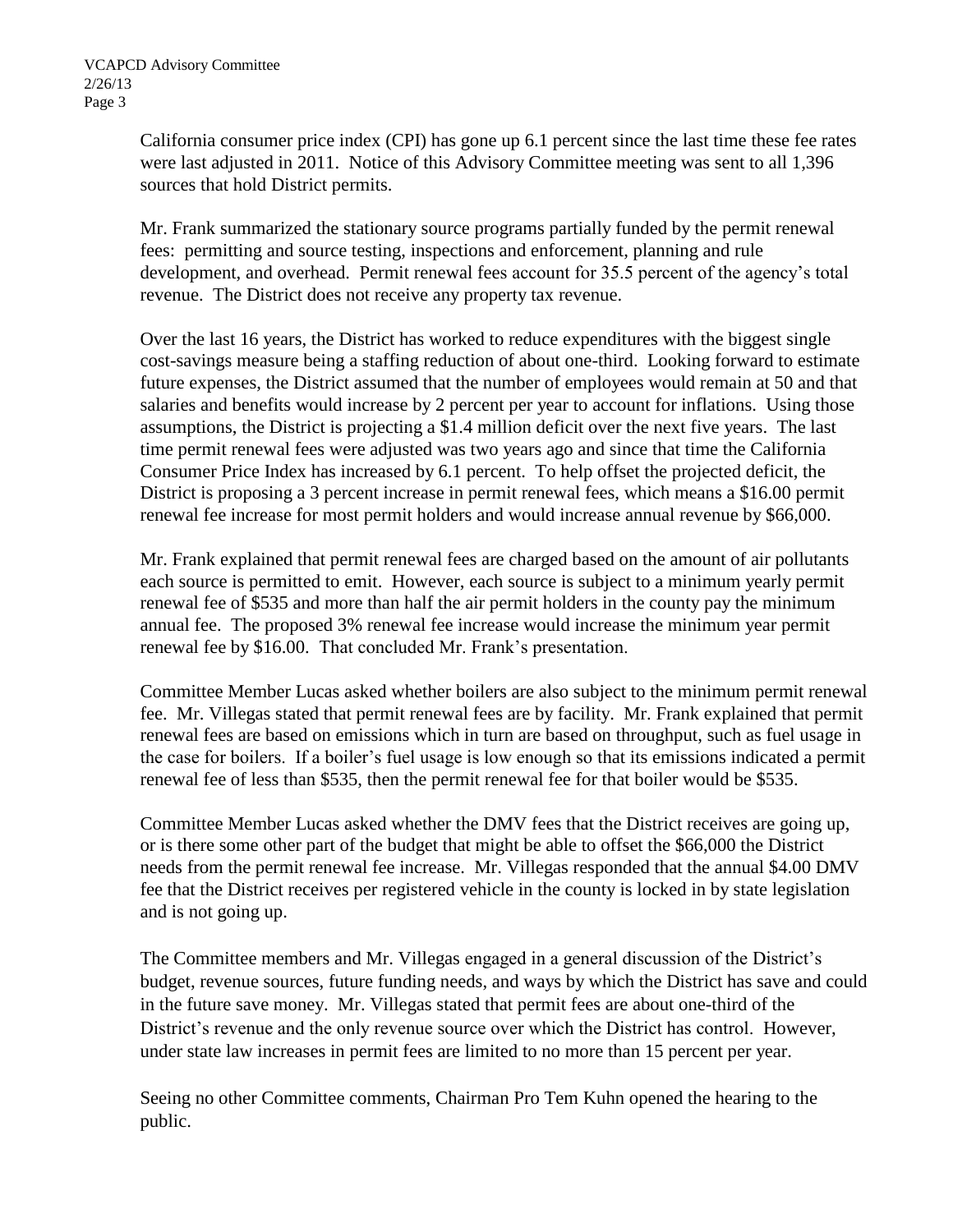Ms. Tammy Terra of the Vineyard Mutual Water Company spoke regarding their back-up dieselpowered generator. Ms. Terra explained that their back-up generator is used only 1 to 3 hours per year for testing and she believes that such equipment used only a few hours per year should not be on the same permit renewal fee schedule as regular equipment and that there should be a separate renewal fee schedule for equipment used so few hours per year. Committee members explained that the air permit is for potential use, which would allow the water district to use the generator full time if needed and that the District has no provisions for permitting equipment for only a few hours per year of use. Mr. Villegas further added that there are now state air toxic control regulations that apply to stationary diesel engines and that the regulations required the District to find them all, put them all on permit, and report to the state that the District is implementing the air toxic regulations. Mr. Villegas also explained the costs of regulating even low use equipment are not insignificant.

Mr. Martin Hernandez introduced himself. Mr. Hernandez is Chief of Staff for Ventura County Supervisor Kathy Long and was elected to the Santa Paula City Council in November 2012. Mr. Hernandez stated that the City of Santa Paula has nominated him to be the City of Santa Paula's representative to the Advisory Committee. Mr. Villegas stated that Mr. Hernandez's appointment is scheduled to be considered by the Air Pollution Control Board March 11, 2013. Mr. Hernandez came to the meeting as a guest to observe and get a feel for the dynamics of the committee.

Pro Tem Chairman Kuhn closed the public testimony and asked if there were any further discussion of the item by the Committee.

Committee member Lucas asked if the amount of the fee for a source is based on the amount of time spent by staff reviewing and inspecting the source and whether staff tracks that time. Mr. Villegas replied that staff does not track time by source and that it's an average for the small facilities.

Committee member Sterling asked if Mr. Villegas has investigated from an historical perspective the possibility of setting a flat fee for small sources. Mr. Villegas replied that the District has for agricultural engines where the engines only being registered with the District and not entered into the District's permit system. The amount of that fee is \$200 per year. Ms. Sterling then asked if there are just too many variables to entertain a flat fee. Mr. Villegas replied that the minimum permit renewal fee is a flat fee for sources with emissions below the threshold for the minimum fee. If a source has emissions below the threshold for the minimum fee, the source pays the minimum fee.

Committee member Lucas asked for clarification of the District's total budget. Mr. Villegas gave an overview of the District's total revenue and expenditures and stated that with the permit renewal fee increase the District would come close to having a balanced budget.